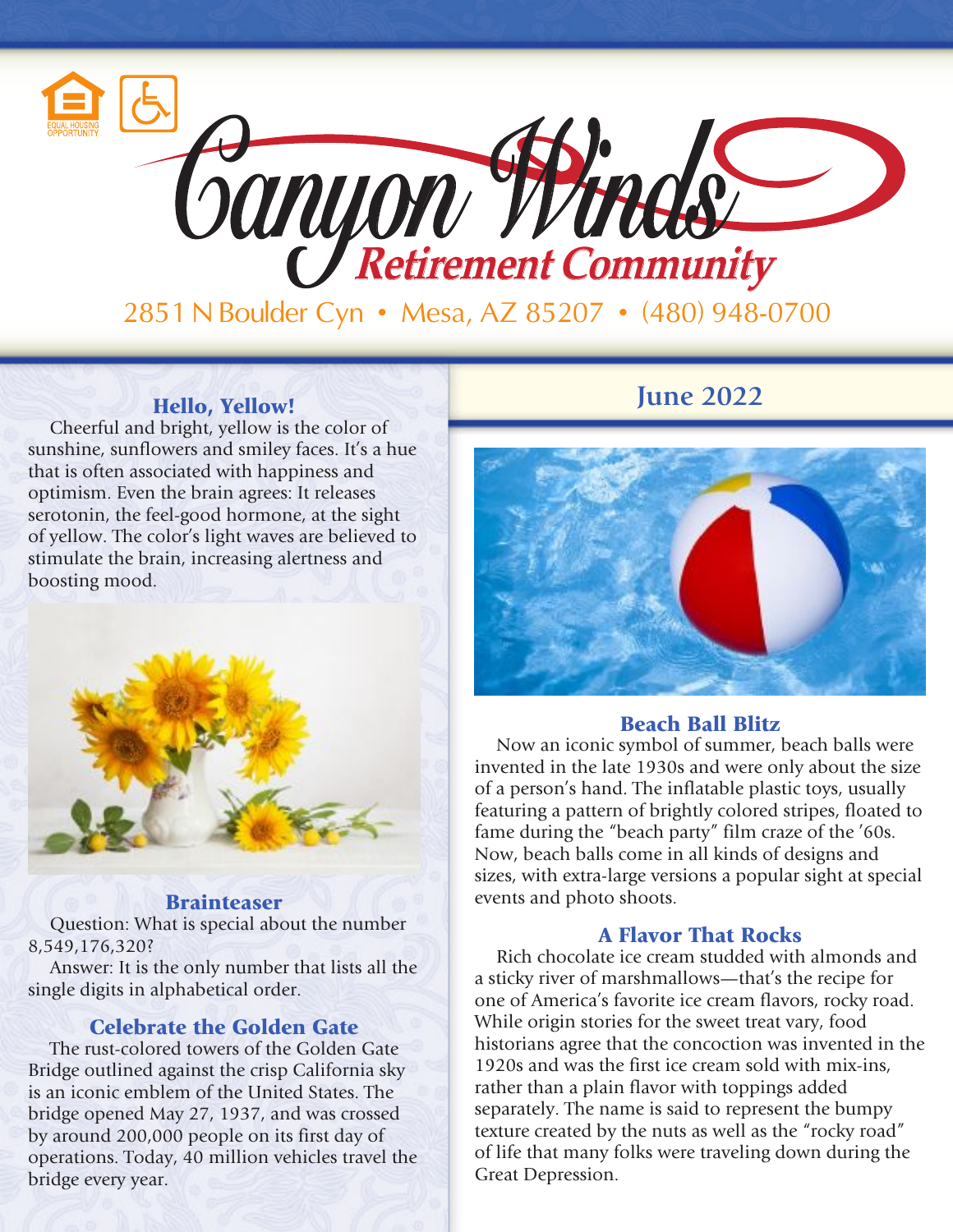

# **June 2022**



| Sunday                                                                                                                                                                                    | Monday                                                                                                                                                                                                                                                                              | Tuesday                                                                                                                                                                                                    | Wednesday                                                                                                                                                                      | Thursday                                                                                                                                                                                                                     | Friday                                                                                                                                                                              | Saturday                                                                                              |
|-------------------------------------------------------------------------------------------------------------------------------------------------------------------------------------------|-------------------------------------------------------------------------------------------------------------------------------------------------------------------------------------------------------------------------------------------------------------------------------------|------------------------------------------------------------------------------------------------------------------------------------------------------------------------------------------------------------|--------------------------------------------------------------------------------------------------------------------------------------------------------------------------------|------------------------------------------------------------------------------------------------------------------------------------------------------------------------------------------------------------------------------|-------------------------------------------------------------------------------------------------------------------------------------------------------------------------------------|-------------------------------------------------------------------------------------------------------|
| <b>KEY</b><br>FIRST FLOOR<br>FP - Fireplace Room<br>DR - Dining Room<br>PDR - Private Dining Rm<br>$PL - Pool$<br>LOBBY - Lobby<br>SECOND FLOOR<br><b>BN</b> - Book Nook<br>$L$ - Library | <b>KEY</b><br>THIRD FLOOR<br>AR - Activities Room<br>FR - Fitness Room<br>TR - Theater Room<br>TL - Terrace Lounge<br>GN3 - 3rd Floor Game Nook<br><b>FOURTH FLOOR</b><br>$CH -$ Chapel<br>GN4 - 4th Floor Game Nook<br>The Hangar - 4th Floor Activities Room<br><b>HAIR SALON</b> | $\mathbf{w}$<br><b>ENJOY</b><br><b>SUMMER!</b>                                                                                                                                                             | 10:30 Chapel CH<br>12:00 Shopping Trip LOBBY<br>2:15 Meditation TR<br>6:30 Bridge** The HANGAR                                                                                 | 9:00 WATER AEROBICS<br><b>POOL</b><br>11:00 CHAIR EXERCISE AR<br>1:00 BINGO! TR<br>2:15 Painting 4th Floor Studio<br>6:30 Hand & Foot AR                                                                                     | 2 NATIONAL DONUT DAY<br>New Resident Meet &<br> 10:00 <br><b>Greet FP</b><br>11:00 Nickel Pokeno AR<br>12:00 TRADER JOE'S LOBBY<br>3:00 HAPPY HOUR w/PIZZA<br>6:30 Movie Showing TR | 9:00 WATER AEP<br><b>POOL</b><br>12:00 CARDS/DOMINO<br>6:30 Movie Showing T                           |
| 10:00 BINGO! AR<br>10:00 Catholic Mass Streaming<br>TR<br>2:00 Virtual Church Service TR<br>6:30 Movie Showing TR                                                                         | 10:00 ONE-ON-ONE VISIT**<br>11:00 CHAIR EXERCISE AR<br>1:00 Hand & Foot AR<br>2:15 Meditation TR                                                                                                                                                                                    | 9:00 WATER AEROBICS POOL<br>10:00 ONE-ON-ONE VISIT**<br>11:00 CHAIR EXERCISE AR<br>1:00 Hillsdale Lecture Series TR<br>2:00 CARD GAMES AR<br>6:30 Movie Showing TR                                         | 10:00 ACTIVITIES MEETING AR<br>10:30 Chapel CH<br>12:00 English Rose Tea Room<br><b>LOBBY</b><br>12:00 Shopping Trip LOBBY<br>2:15 Meditation TR<br>6:30 Bridge** The HANGAR   | 9:00 WATER AEROBICS<br>POOL<br>10:00 ONE-ON-ONE VISIT**<br>11:00 CHAIR EXERCISE AR<br>1:00 BINGO! TR<br>2:15 Painting 4th Floor Studio<br>6:30 Hand & Foot AR                                                                | 10:00 ONE-ON-ONE VISIT**<br>11:00 Nickel Pokeno AR<br>3:00 Hale Theater LOBBY<br>3:00 HAPPY HOUR !! TL<br>6:30 Movie Showing TR                                                     | 9:00 WATER AER<br><b>POOL</b><br><b>CRAFT HOL</b><br>6:00<br><b>ANGELA AF</b><br>6:30 Movie Showing T |
| 10:00 BINGO! AR<br>10:00 Catholic Mass Streaming<br><b>TR</b><br>2:00 Virtual Church Service TR<br>6:30 Movie Showing TR                                                                  | 13<br>10:00 ONE-ON-ONE VISIT**<br>11:00 Mystery Lunch! LOBBY<br>1:00 Hand & Foot AR<br>2:15 Meditation TR<br>6:30 Mexican Train GN3                                                                                                                                                 | 9:00 WATER AEROBICS POOL<br>10:00 ONE-ON-ONE VISIT**<br>11:00 CHAIR EXERCISE AR<br>1:00 Hillsdale Lecture Series TR<br>2:00 CARD GAMES AR<br>6:30 Movie Showing TR<br>6:30 <b>Trivia Night AR</b>          | 15<br>10:00 ONE-ON-ONE VISIT**<br>10:30 Chapel CH<br>12:00 Shopping Trip LOBBY<br>2:15 Meditation TR<br>3:00 Chuck & Kelly Sing<br><b>Along AR</b><br>6:30 Bridge** The HANGAR | 16.<br>9:00 WATER AEROBICS POOL<br>10:00 KEN SORENSEN<br><b>LECTURE TR</b><br>11:00 CHAIR EXERCISE AR<br>1:00 BINGO! TR<br>2:15 Painting 4th Floor Studio<br>6:30 Hand & Foot AR                                             | 10:00 ONE-ON-ONE VISIT**<br>11:00 Mystery Lunch! LOBBY<br>11:00 Nickel Pokeno AR<br>3:00 HAPPY HOUR !! TL<br>6:30 Movie Showing TR                                                  | 9:00 WATER AER<br><b>POOL</b><br>12:00 CARDS/DOMING<br>1:00 <b>BOOK CLUE</b><br>6:30 Movie Showing T  |
| ----- HAPPY FATHER'S DAY-----<br>10:00 BINGO! AR<br>10:00 Catholic Mass Streaming<br>TR<br>2:00 Virtual Church Service TR<br>6:30 Movie Showing TR                                        | 19 Juneteenth (Observed)<br>10:00 ONE-ON-ONE VISIT**<br>11:00 CHAIR EXERCISE AR<br>1:00 Hand & Foot AR<br>2:15   Meditation TR                                                                                                                                                      | 20 WORLD DAY OF MUSIC<br>21<br>9:00 WATER AEROBICS POOL<br>10:00 ONE-ON-ONE VISIT**<br>11:00 CHAIR EXERCISE AR<br>1:00 Hillsdale Lecture Series TR<br>2:00 Musical Performance AR<br>6:30 Movie Showing TR | 22<br>10:00 ONE-ON-ONE VISIT**<br>10:30 Chapel CH<br>12:00 Shopping Trip LOBBY<br>2:15 Meditation TR<br>6:30 Bridge** The HANGAR                                               | 9:00 WATER AEROBICS POOL 10:00 ONE-ON-ONE VISIT**<br>10:00 Mass w/ Father Jovi CH<br>10:00 ONE-ON-ONE VISIT**<br>11:00 CHAIR EXERCISE AR<br>$1:00$ BINGO! TR<br>2:15 Painting 4th Floor Studio<br>6:30 Hand & Foot AR        | 24<br>11:00 Nickel Pokeno AR<br>12:00 MUSEUM TRIP LOBBY<br>3:00 HAPPY HOUR !! TL<br>6:30 Movie Showing TR                                                                           | 9:00 WATER AER<br><b>POOL</b><br>6:30 Movie Showing T                                                 |
| 10:00 BINGO! AR<br>10:00 Catholic Mass Streaming<br><b>TR</b><br>2:00 Virtual Church Service TR<br>6:30 Movie Showing TR                                                                  | 26 NATIONAL BINGO DAY<br>27<br>10:00 CASINO! LOBBY<br>10:00 ONE-ON-ONE VISIT**<br>11:00 CHAIR EXERCISE AR<br>1:00 Hand & Foot AR<br>2:15 Meditation TR<br>6:30 Mexican Train GN3                                                                                                    | 9:00 WATER AEROBICS POOL<br>10:00 ONE-ON-ONE VISIT**<br>11:00 CHAIR EXERCISE AR<br>1:00 Hillsdale Lecture Series TR<br>2:00 CARD GAMES AR<br>6:30 Movie Showing TR<br>6:30   Trivia Night AR               | 29<br>10:00 ONE-ON-ONE VISIT**<br>10:30 Chapel CH<br>12:00 Shopping Trip LOBBY<br>2:15 Meditation TR<br>6:30 Bridge** The HANGAR                                               | 30 <sup>2</sup><br>9:00 WATER AEROBICS POOL<br>10:00 ONE-ON-ONE VISIT**<br>11:00 CHAIR EXERCISE AR<br>1:00 BINGO! TR<br>2:15 Painting 4th Floor Studio<br>2:30 Howard Anderson<br><b>AstroShow TR</b><br>6:30 Hand & Foot AR | <b>APP</b><br>FATHERS<br>DAY!                                                                                                                                                       |                                                                                                       |